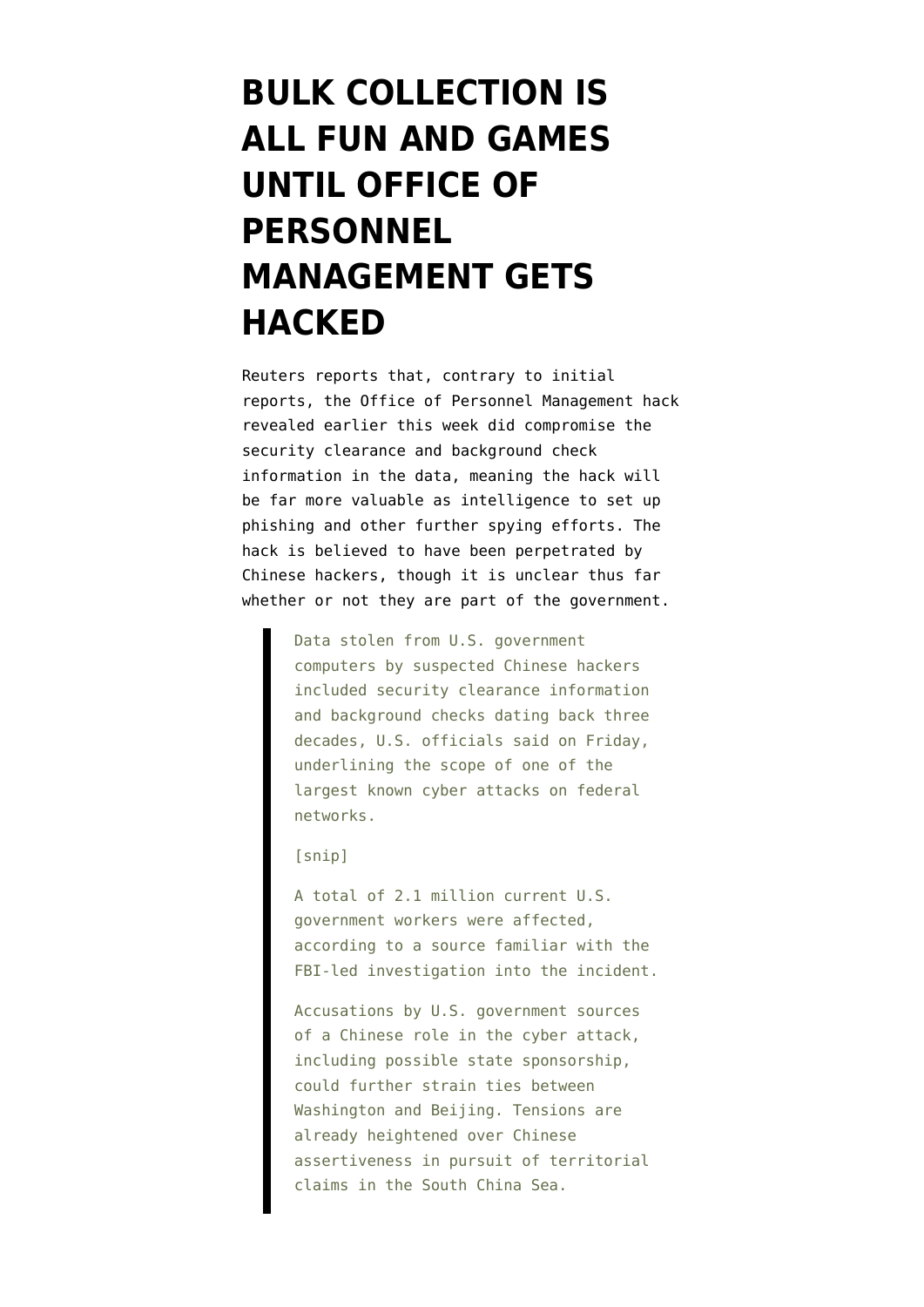The same report notes that the hack may be linked to the hack of similar scope of Anthem earlier this year.

This is, as a lot of the current and former government employees I follow on Twitter are realizing this morning, a devastating hack, one which will have repercussions both in the private lives of those whose data has been hacked as well as generally for America's national security, because the data in the OPM servers offers a road map for further espionage targeting.

It is also something the US does all the time and not just against official government employees of adversary nations, but also against civilian or quasi civilian telecom targets, as well as employees of corporations of interest.

This WaPo piece [quotes](http://www.washingtonpost.com/world/national-security/in-a-series-of-hacks-china-appears-to-building-a-database-on-americans/2015/06/05/d2af51fa-0ba3-11e5-95fd-d580f1c5d44e_story.html?postshare=3721433593299684) a number of cybersecurity people suggesting several recent major hacks are being used to pull together large data repositories — similar to in purpose but at this point just a mere shadow of what we do using bulk collection and XKeyscore. But it tries to suggest the Chinese collection of bulk data is worse because, "in China, the authorities do not tolerate public debate over the proper limits of large-scale spying in the digital age."

The US Intelligence Community let us have a debate over a mere fraction of the bulk data being collected by the NSA — that collected domestically to target Americans. But for the stuff targeting foreigners on a far greater scale, President Obama [proclaimed](https://www.whitehouse.gov/the-press-office/2014/01/17/presidential-policy-directive-signals-intelligence-activities) we would continue collecting in bulk but limit its use to all the major purposes we were already using it for before we ever got around to debating the Section 215 dragnet.

> (1) espionage and other threats and activities directed by foreign powers or their intelligence services against the United States and its interests;

(2) threats to the United States and its interests from terrorism;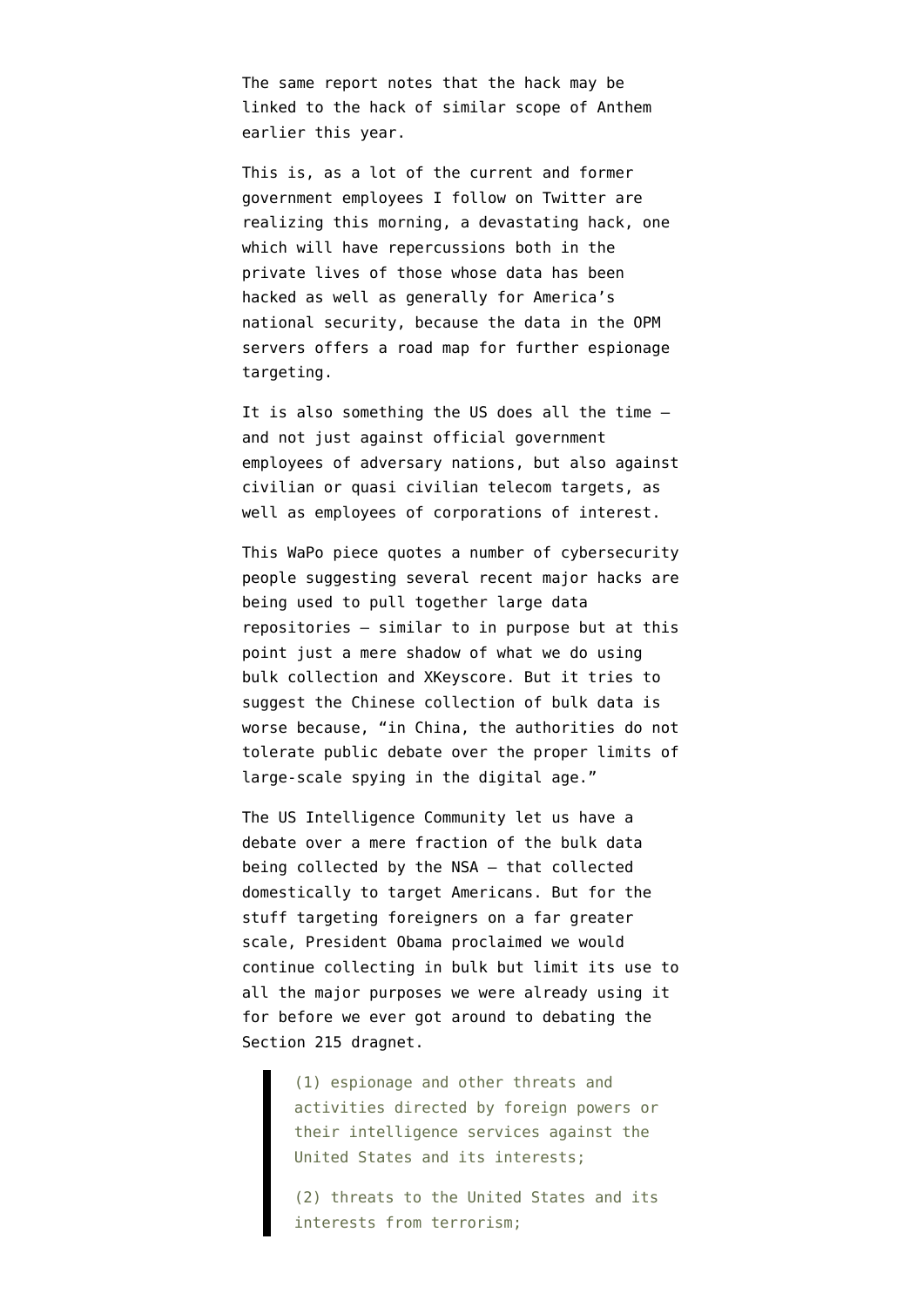(3) threats to the United States and its interests from the development, possession, proliferation, or use of weapons of mass destruction;

(4) cybersecurity threats;

(5) threats to U.S. or allied Armed Forces or other U.S or allied personnel;

(6) transnational criminal threats, including illicit finance and sanctions evasion related to the other purposes named in this section.

That scope goes well beyond the scope of those affected in this OPM hack.

Once the government does whatever it can to protect the millions compromised by this hack, I hope it will provide an opportunity to do two things: focus on actual cyber-defense, rather than an offensive approach that itself entails and therefore legitimates precisely this kind of bulk collection, and reflect on whether the world we've built, in which millions of innocent people get swept up in spying because it's easy to do so, is really one we want to pursue. Ideally, such reflection might lead to some norm-setting that sharply limits the kinds of targets who can be bulk collected (though OPM would solidly fit in any imaginable such limits).

China has, unsurprisingly, now adopted our approach, even if it would take a decade for it to catch up in ability to bulk collect from most nodes. And that's going to suck for a lot of government and private sector employees who will be made targets as a result.

But that's the world and the rules we chose to create.

Update: See this [NYT piece](http://mobile.nytimes.com/2015/06/06/us/chinese-hackers-may-be-behind-anthem-premera-attacks.html?emc=edit_th_20150606&nl=todaysheadlines&nlid=67811143&_r=0&referrer=) for just how shoddy the security on OPM's servers was. We've been arguing for years about ways to better respond to criminal hackers and neglecting really really basic steps needed to prevent our adversaries